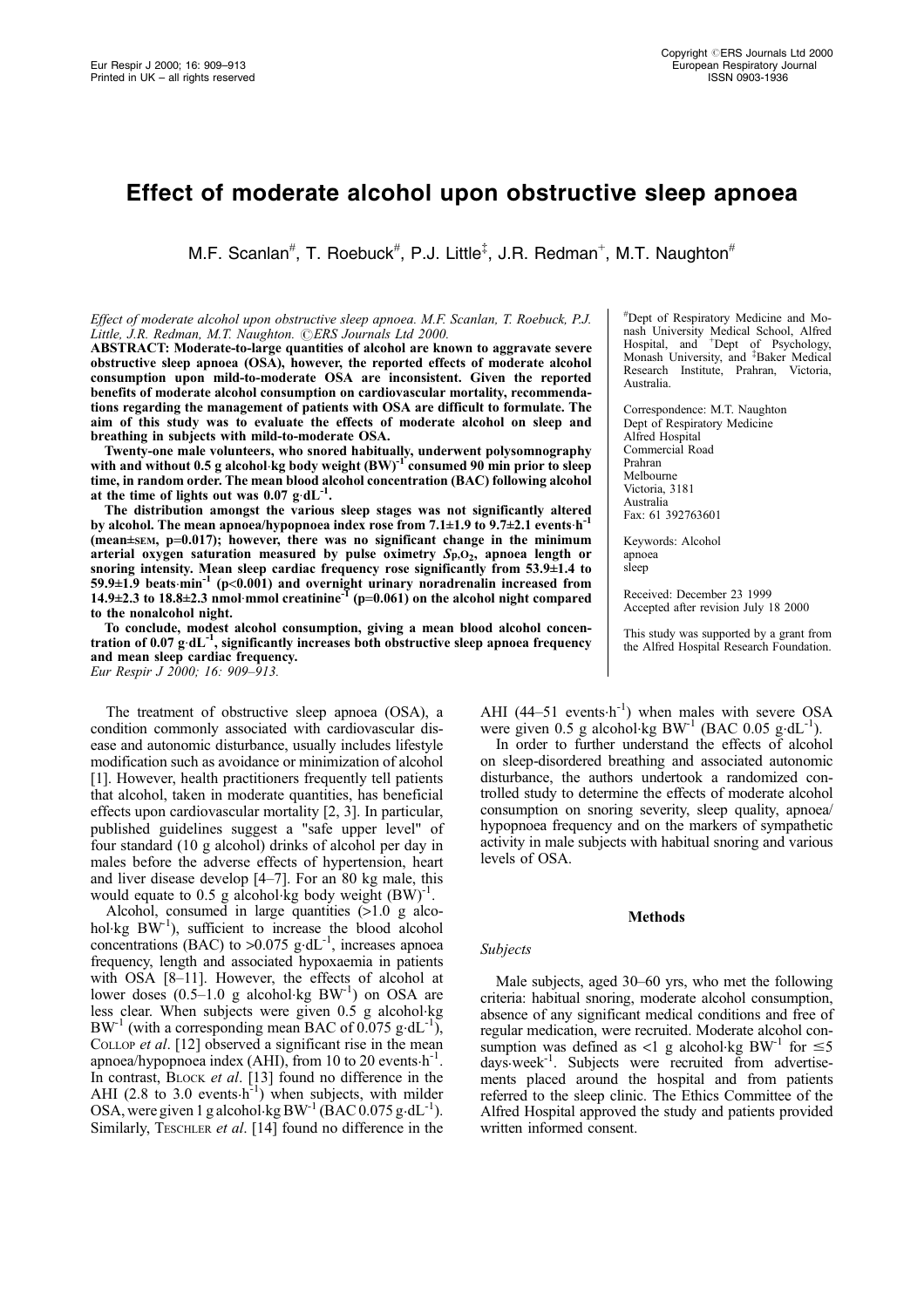### Sleep studies

Overnight sleep studies were performed in the usual manner with a computerized system (Somnostar $\overline{R}$ ), SensorMedics Corp, CA, USA), two electroencephalogram (EEG) channels, left and right electrooculograms (EOGs) and submental electromyogram (EMG) for the determination of sleep stages. Sleep stages were manually scored according to standard criteria by an experienced scorer blinded to the patients' details as previously described [15]. Sleep efficiency was defined as total sleep time/time in bed and % sleep stage as the total time spent in a particular sleep stage/total sleep time. Electrocardiogram (ECG) and cardiac frequency were recorded continuously from precordial lead II; arterial oxygen saturation was measured by an ear pulse oximeter  $(S_p, O_2)$  (Fastrac, Sensormedics Corp, CA, USA). Chest and abdominal movements were monitored using respiratory effort bands calibrated for phase but not tidal volume (Resp-ez<sup>TM</sup>, EPM Systems, VA, USA). Oronasal airflow was monitored by thermocouples (ProTech Services, WA, USA). Snoring was measured with an audiometer placed 1 m above the participants head (Rion NA-24, Rion Tokyo, Japan). Snoring intensity was calculated by: 1) the area under the curve of the sound intensity versus time graph, 2) the peak noise in rapid eye movement (REM) and non-REM (NREM) sleep, and 3) the % sleep time spent with noise >50 dB. Arousals were defined as episodes lasting  $\geq$  s in which there was a return of alpha activity associated with increased EMG activity [16].

An obstructive apnoea was defined as an absence of oronasal airflow for  $\geq 10$  s despite continued out-of-phase chest and abdominal movements. An obstructive hypopnoea was defined as a reduction in oronasal airflow for  $\geq$ 10 s associated with a  $\geq$ 2% fall in S<sub>p</sub>,O<sub>2</sub> despite continued out-of-phase chest and abdominal movements, increased submental EMG activity, or snoring. Patients with central apnoea were excluded from the study. The AHI was defined as the total number of apnoeas and hypopnoeas divided by the total sleep time, and expressed as the number of events per hour.

# Catecholamine measurements

Urinary noradrenalin (UNA) was measured from urine produced overnight during the period of the sleep study. Urine collection began after subjects had voided prior to retiring to bed  $(\sim 22:00 \text{ h})$  and included all urine passed overnight, including the first morning void upon arising (~6:00 h). Urine was collected in acidified containers with 20 mL of 6 M HCL, and stored at  $4^{\circ}$ C prior to analysis. Noradrenalin was measured by high-performance liquid chromatography (HPLC) with fluorescence detection [17]. To take into account possible differences in renal function, UNA was adjusted for creatinine excretion and expressed as nmol-mmol creatinine<sup>-1</sup> as previously described [18].

#### Alcohol measurements

Blood alcohol levels were estimated from the alcohol concentration in the expired breath using an alcohometer (Lion laboratories, South Wales, UK) [19].

#### Arterial blood gas measurements

An arterial blood gas sample was taken from the radial artery using a 25-gauge needle, and blood gases and pH levels were determined (ABL 500 Radiometer; Radiometer-Copenhagen, Denmark) immediately before the sleep studies.

#### Protocol

Eligible subjects underwent two sleep studies, a week apart, in random order with and without alcohol. Subjects were asked to refrain from alcohol during the day prior to sleep studies. Each subject was breathalysed upon arrival at the sleep centre to ensure no alcohol had been consumed prior to the study.

On the night of each sleep study, a standard hospital meal was provided at 19:30 h and thereafter sleep monitoring leads were attached between 20:00 and 21:00 h. Between 21:00 and 22:30 h, subjects consumed 0.5 g.kg BW alcohol<sup>-1</sup> (chilled white wine) or water depending upon randomization.

#### Statistical analysis

Data are expressed as mean $\pm$ SEM. A p-value of <0.05 was regarded as significant. The Wilcoxon signed-rank test was used to compare the data.

# Results

Twenty-one male subjects undertook the study. The mean age was  $43.5 \pm 1.7$  (range  $34-59$ ) yrs, body mass index (BMI) 27.8 $\pm$ 0.8 (range 21–38) kg·m<sup>-2</sup> and average alcohol consumption was  $13.1 \pm 1.4$  standard drinks.week-

The mean BAC was  $0.07\pm0.01$  g $\cdot dL^{-1}$  following alcohol consumption just prior to lights out. On the alcohol night, compared with the control night, there was a significant reduction in NREM sleep latency (10 $\pm$ 1 versus 19 $\pm$ 3 min, p<0.01) but no statistical difference in REM latency  $(125\pm10 \text{ versus } 110\pm13 \text{ min}, p=0.303)$  (table 1). The distribution of sleep amongst the various sleep stages was unaffected by alcohol (table 1).

Table 1. - Sleep architecture and latency on control and alcohol nights

|                                | Control      | Alcohol      |
|--------------------------------|--------------|--------------|
| Time in bed min                | $464\pm 6$   | $452 + 4$    |
| Total sleep time min           | $400 \pm 11$ | $399 \pm 8$  |
| Sleep period time min          | 447±7        | $441\pm5$    |
| Sleep efficiency               | $87+2$       | $88 \pm 1$   |
| Wake % SPT                     | $11\pm 2$    | $10\pm1$     |
| Stage $1&2%$ SPT               | $58 \pm 2$   | $60\pm2$     |
| Slow wave sleep % SPT          | $13\pm1$     | $13\pm1$     |
| REM % SPT                      | $19\pm1$     | $18\pm1$     |
| NREM sleep latency min         | $19\pm3$     | $10\pm1**$   |
| REM sleep latency min          | $110 \pm 13$ | $125 \pm 10$ |
| Arousals events $\cdot h^{-1}$ | $17\pm 2$    | $19\pm3$     |

Data are presented as mean $\pm$ sEM. \*\*: p<0.01 versus control. % SPT: per cent sleep period time; REM: rapid eye movement; NREM: non-REM.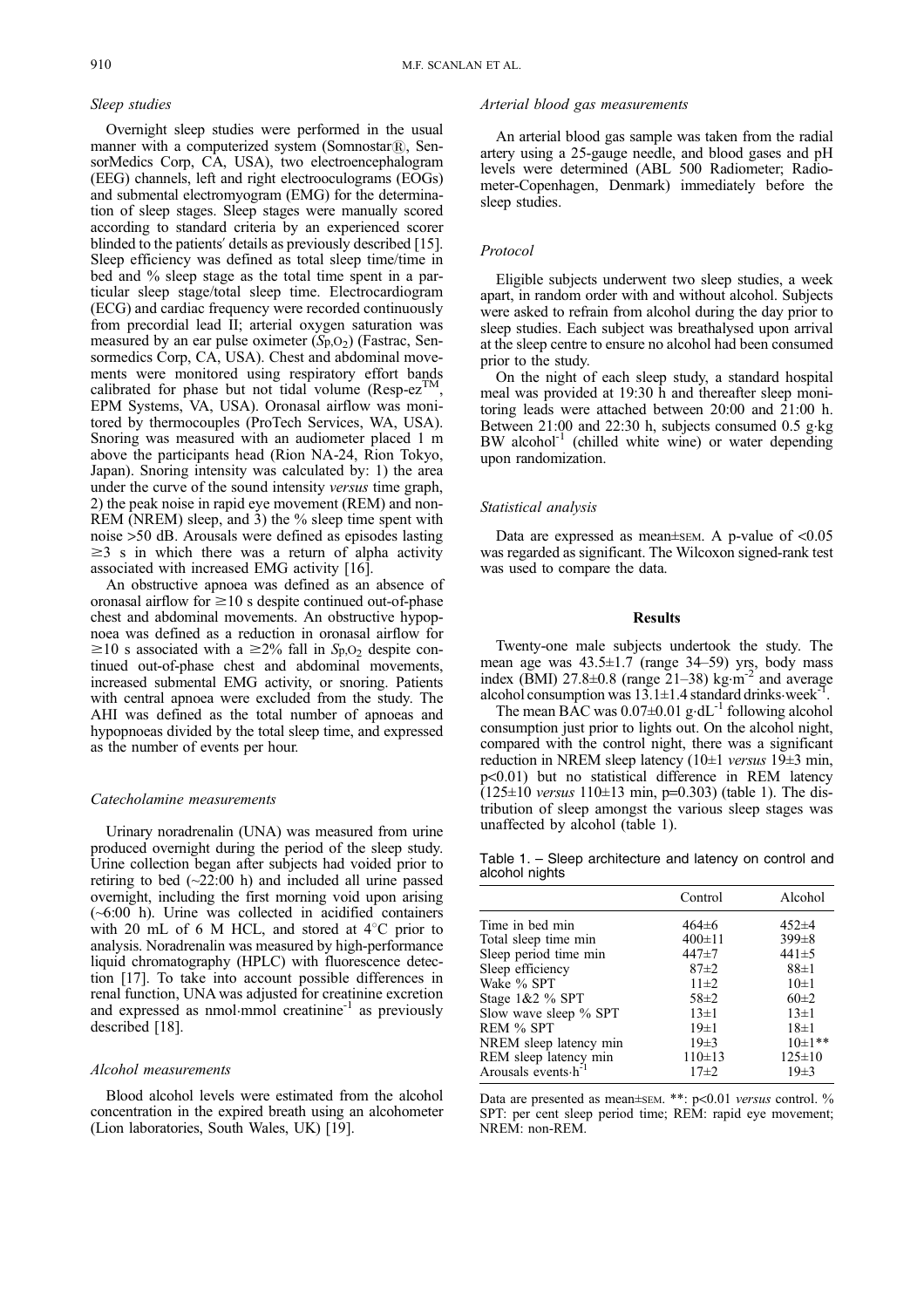Table 2. - Effect of alcohol upon obstructive sleep apnoea, cardiac frequency and urinary noradrenalin

|                                                | Control        | Alcohol                     |
|------------------------------------------------|----------------|-----------------------------|
| AHI events $\cdot h^{-1}$                      | $7.1 \pm 1.9$  | $9.7 \pm 2.1$ <sup>#</sup>  |
| Apnoea length (NREM)                           | $16.0 \pm 0.7$ | $17.2 \pm 1.2$              |
| Apnoea length (REM)                            | $18.9 \pm 1.2$ | $18.9 \pm 1.5$              |
| Snoring                                        |                |                             |
| AUC AU                                         | $184\pm8$      | $198+9$                     |
| Peak intensity (NREM) dB                       | $52.5 \pm 2.5$ | $49.7 \pm 2.2$              |
| Peak intensity (REM) dB                        | $47.7 \pm 2.4$ | $46.4 \pm 1.8$              |
| $\%$ TST $>50dB$                               | 40±18          | $39 \pm 18$                 |
| Mean $S_{p,O}$ %                               | $95.9 \pm 0.4$ | $95.3 \pm 0.4$              |
| Minimum $S_{p,Q_2}$ %                          | $86.6 \pm 1.9$ | $85.8 \pm 1.6$              |
| SPT with $S_{p,O_2}$ <90% (%)                  | $1.5 \pm 0.8$  | $3.6 \pm 1.9$               |
| UNE nmol $\cdot$ mmol creatinine <sup>-1</sup> | $14.9 \pm 2.3$ | $18.8 \pm 2.3$ <sup>+</sup> |
| Urine volume mL                                | $730 \pm 106$  | $900 \pm 62$                |
| Cardiac frequency beats min <sup>-1</sup>      | $53.9 \pm 1.4$ | $59.9 \pm 1.9$ **           |

Data are presented as mean±sEM. AHI: apnoea/hypopnea index; REM: rapid eye movement; NREM: non-REM; AUC: area under the curve; AU: arbitrary units; TST: total sleep time; Sp, O<sub>2</sub>: arterial oxygen saturation measured by pulse oximetry; SPT: sleep period time; UNA: urinary noradrenalin.  $\stackrel{\#}{\dashrightarrow}$  p<0.025;  $\stackrel{+}{\cdot}$ : p=0.061; \*\*: p<0.01.

On the alcohol night, compared with the control night, there was a significant increase in the total AHI  $(9.7\pm2.1)$ *versus*  $7.1\pm1.9$  h,  $p=0.017$ ) (table 2 and fig. 1). There was no significant difference in the increase (alcohol-control) in the AHI for those subjects randomized to receive alcohol on the first night (n=10) compared to the control subjects (n=11), (change in AHI 2.4 $\pm$ 2.9 versus 2.1 $\pm$ 0.8 events.h<sup>-1</sup>, respectively,  $p=0.561$ ), suggesting that there was no order effect. There was also no significant correlation between the increase in AHI and baseline AHI  $(r=0.225, p=0.465)$ , body mass index  $(r=0.191, p=0.407)$ or age ( $r=0.052$ ,  $p=0.853$ ).

Of the 21 subjects, the AHI rose in 16, fell in four and was unchanged in one. There was no significant difference in BAC (0.07 $\pm$ 0.03 versus 0.07 $\pm$ 0.01 g·dL<sup>-1</sup>, p=NS), age (44.2±2.0 versus 41.0±4.4, p=NS), BMI (27.6± 1.1 versus  $28.6\pm1.0$ , p=NS) or prior average weekly alcohol consumption  $(13.1 \pm 1.6 \text{ versus } 14.3 \pm 3.8 \text{ drinks week}^{-1}, \text{ p=Ns})$ between those subjects who showed an increase in the AHI



Fig. 1. - Individual apnoea/hypopnoea indices (AHI) of all subjects on control nights and alcohol nights. The mean AHI was significantly greater on alcohol (9.7 $\pm$ 2.1 events $\cdot$ h<sup>-1</sup>) than on control nights (7.1 $\pm$ 1.9 events $h^{-1}$ , p=0.017).



Fig. 2. - Individual minimum arterial oxygen saturation measured by pulse oximetry  $(S_p, O_2)$  values for all subjects on control and alcohol nights. There was no significant difference in minimum  $Sp_1O_2$  between alcohol (85.8±1.6%) and control nights (86.6±1.9%, p= $NS$ ).

with alcohol compared to those who showed a decrease. However, in all subjects with an AHI  $<$ 5 events $\cdot$ h<sup>-1</sup> on the control night (n=11), the AHI remained  $<$ 5 events $\cdot$ h<sup>-1</sup> on the alcohol night.

There was no significant change in the levels of apnoearelated hypoxaemia (fig. 2) or apnoea length during NREM or REM sleep with alcohol (table 2). Moreover, the sound intensity of snoring did not change significantly on the alcohol night compared with the control night (table 2).

There was a significant rise in the mean sleep cardiac frequency on the alcohol night compared with the control night (59.9 $\pm$ 1.9 versus 53.9 $\pm$ 1.4 beats $\cdot$ min<sup>-1</sup>, p<0.01) (fig. 3), a rise that was associated with a trend towards an increase in UNA  $(18.8 \pm 2.3 \text{ versus } 14.9 \pm 2.3 \text{ nmol·mmol}$ creatinine-1, p=0.061). Arterial blood gases, taken in a subgroup of six subjects, revealed a significant shift in pH towards acidaemia (7.37 $\pm$ 0.01 versus 7.41 $\pm$ 0.01, p<0.05) and a trend towards hypocapnia (41.3 $\pm$ 0.5 versus 44.3 $\pm$ 0.6 kPa, p=0.061) without a change in oxygen tension in arterial blood  $(P_{a, O_2})$   $(88.3 \pm 2.6 \text{ versus } 87.7 \pm 3.5 \text{ kPa})$ p=NS) or  $S_{a,0}$  (98.0±0.6 versus 97.7±0.5%, p=NS) with alcohol, compared with the control night, indicating a mild metabolic acidosis induced by alcohol.



Fig. 3.  $-$  Individual mean sleep cardiac frequency  $(fC)$  data of all subjects on control and alcohol nights. The mean  $\hat{f}$ C was significantly greater following alcohol (59.9 $\pm$ 1.9 beats min<sup>-1</sup>) compared with control night  $(53.9 \pm 1.4 \text{ beats} \cdot \text{min}^{-1}, \text{ p} < 0.01)$ .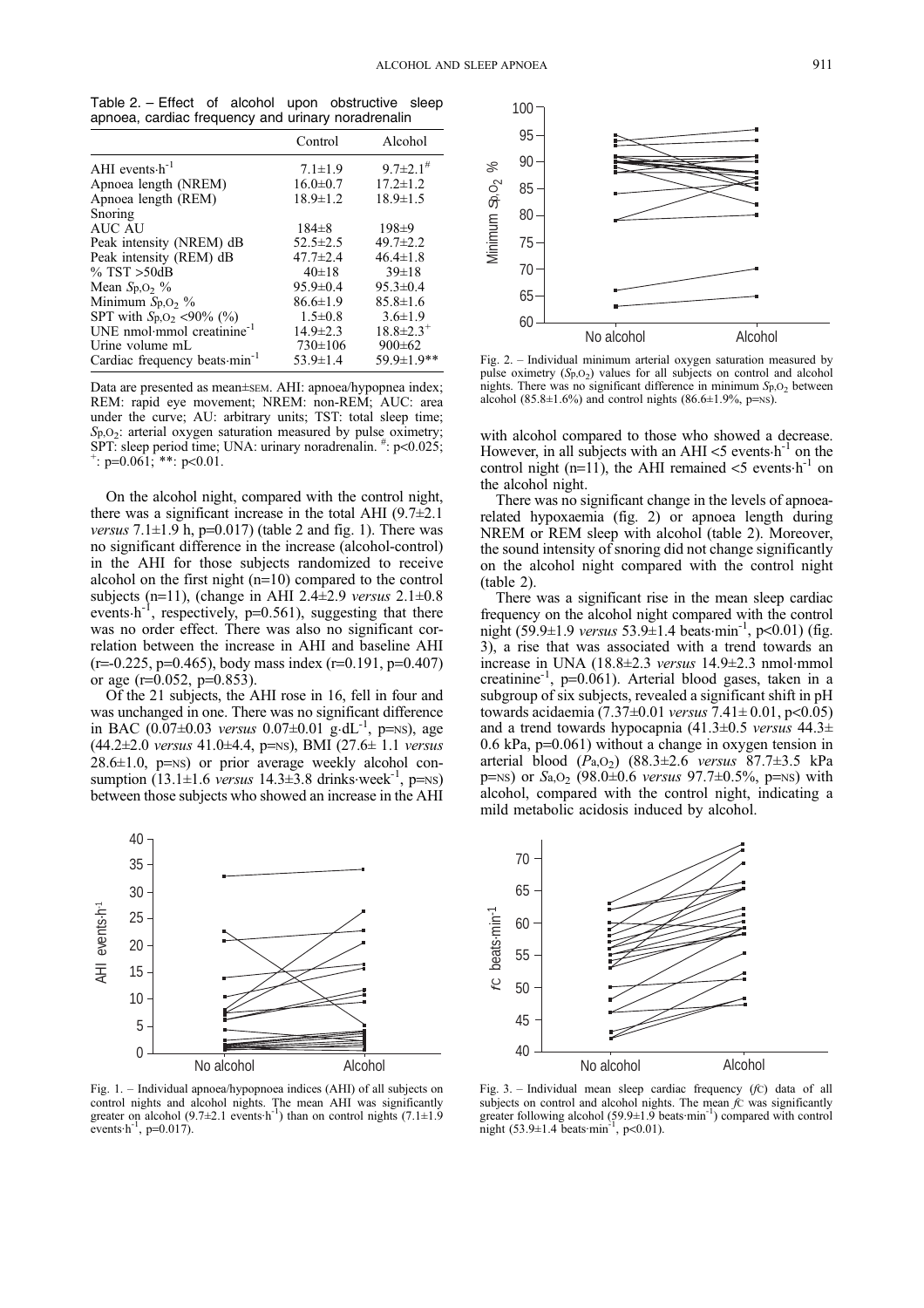On the control nights, the UNA correlated significantly with minimum  $Sp_2$  (r=-0.600, p<0.001) and mean  $Sp_2$  $(r=0.435, p=0.045)$ , and showed a trend towards significance with total sleep time spent with  $Sp. O<sub>2</sub> < 90\%$  $(r=0.417, p=0.075)$  but not AHI ( $r=0.382, p=0.106$ ) or the arousal index  $(r=0.182, p=0.457)$ . Mean sleep cardiac frequency also correlated with the minimum  $Sp. O<sub>2</sub>$  (r=-0.455, p=0.039), and showed significance with total sleep time spent with  $S_{p,0}$  <90% (r=-0.403, p=0.070), but did not correlate with the AHI ( $r=306$ ,  $p=0.177$ ) or arousal index  $(r=0.287, p=0.207)$ .

## Discussion

The major finding of this study was that moderate alcohol intake  $(0.5 \text{ g alcohol kg} \text{ B W}^{-1})$ , sufficient to increase the BAC to  $\overline{0.07}$  g.dL<sup>-1</sup> resulted in a small but statistically significant rise in the frequency of obstructive apnoeas and hypopnoeas, without prolonging the apnoea length or worsening hypoxaemia. The effect of alcohol upon the AHI could not be explained by age or the body mass index. Moreover, mean sleep cardiac frequency increased significantly with alcohol. These results would suggest that the severity of obstructive sleep apnoea in subjects with habitual snoring may increase with moderate alcohol consumption prior to sleep time.

Alcohol minimization or abstinence is frequently recommended in the management of patients with obstructive sleep apnoea [1]. Proposed mechanisms for the adverse effects of alcohol upon OSA include selective reduction in genioglossus and hypoglossal motor nerve activity [20-23], increased nasal mucosa oedema and thereby increased resistance [21], a reduction in arousal response  $[8-10]$  and a reduced haemoglobin affinity for oxygen [23]. In addition, considerable evidence exists that alcohol fragments sleep, independent of apnoea status [24], which may further aggravate OSA [25]. Moreover, alcohol may have a direct toxic effect upon the myocardium [26].

Alcohol given in large quantities significantly worsens OSA [8, 9]. At doses of  $0.9-3.0$  g alcohol.kg BW<sup>-1</sup>, AHI and apnoea length increased significantly resulting in greater hypoxaemia in seven males with severe OSA [8]. Similarly, TAASAN et al. [9] described an increase in OSA severity in subjects, asymptomatic of OSA, given 1 g alcohol.kg BW<sup>-1</sup>. Moreover, BLOCK et al. [13] reported that apnoea was worsened by 1 g alcohol $kg$  BW<sup>-1</sup> in males (but not in females) with mild sleep apnoea.

However, when alcohol is given in moderate doses  $(0.5+1)$ 1.0  $g \text{·kg BW}^{-1}$ ), the effects upon apnoea severity are less clear. Some authors report an increase [9, 12, 27] and others no effect [13, 14] upon severity of OSA. BERRY et al. [10] reported  $0.5$  g alcohol.kg BW<sup>-1</sup> did not alter respiration during sleep. TESCHLER et al. [14] suggested similar doses did not alter pressure requirements to maintain ventilation during sleep in patients with severe OSA.

Conversely, COLLOP [12] and SCRIMA et al. [27] have shown that doses of 0.5 g alcohol kg BW<sup>-1</sup> increased the AHI from 9 to 20 events  $\mathbf{h}^{-1}$  [12] and the 2% dips in  $Sp_2$ , 02 from 134 to 210 per night [27]. The findings of the present study support the findings of COLLOP [12] and SCRIMA *et al.* [17] that alcohol does increase the frequency

of respiratory events even in the mild group of subjects and in the absence of increased snoring severity.

Findings of interest in this study were that moderate alcohol consumption had no significant effect on the mean apnoea length or arousal frequency. This observation could be explained by a greater depressant effect of alcohol upon upper airway muscle activity than on arousability. This would be consistent with previous data presented by BERRY et al. [10] who reported an increase in upper airway resistance without a significant change in apnoea length in subjects given alcohol.

Snoring intensity did not significantly change with alcohol consumption in the subjects studied. Although snoring is a hallmark symptom of OSA, it is rarely measured objectively, and there is no standard method to do so. In this study, snoring intensity was objectively measured with an audiometer placed 1 m from the mouth, a technique similar to that used by previous groups [28, 29]. Analysis was performed using the maximum for NREM and REM stages of sleep, with the area under the curve and the % sleep time >50 dB; therefore, the recordings are believed to be accurate.

Another interesting finding in this study was that there was a substantial rise in mean sleep cardiac frequency with alcohol, from  $~54$  to  $~60$  bpm, for which several possibilities exist. Firstly, it is possible that the rise was due to the elevation in AHI. However, OSA is usually associated with bradycardia during the apnoea and tachycardia at the terminating arousal. The net gain is usually no significant change in mean cardiac frequency. Moreover, the rise in cardiac frequency was observed in 20 of the 21 subjects studied, and even occurred in those five subjects who did not display a rise in AHI with alcohol. Therefore, the authors believe that the rise in cardiac frequency cannot simply be explained by an increase in OSA severity. Alternatively, the relative tachycardia may have been a response to peripheral systemic vasodilation, an acute effect which occurs with alcohol in subjects with intact baroreceptor function [30, 31]. This may also have contributed to a rise in the overnight urinary excretion of noradrenalin, as observed in this study. Alternatively, alcohol may have a direct sympathetic nervous system excitatory effect. Increased skeletal muscle sympathetic nerve activity, blood pressure and cardiac frequency were observed in awake normal subjects given 1 g alcohol.kg BW<sup>-1</sup> suggesting that alcohol has a direct sympathoneural stimulatory function [30]. The arterial blood gas measurements that were observed suggested an alcohol-induced trend towards metabolic acidosis and hypocapnia, in the absence of hypoxaemia, which may reflect a manifestation of sympathetic stimulation.

To conclude, the effects of 0.5 g alcohol.kg body weight<sup>-1</sup>, a level regarded as the safe upper limit by health authorities, on sleep apnoea in otherwise healthy habitual snorers with mild-to-moderate obstructive sleep apnoea were studied. A small but statistically significant rise in sleep apnoea severity, cardiac frequency and a trend towards an increase in overnight urinary noradrenalin was observed. Given the enormity of public health issues related to obstructive sleep apnoea, public health authorities, who provide statements regarding the safe levels of alcohol consumption, should also be reminded of the potential adverse effects of alcohol upon apnoea severity.